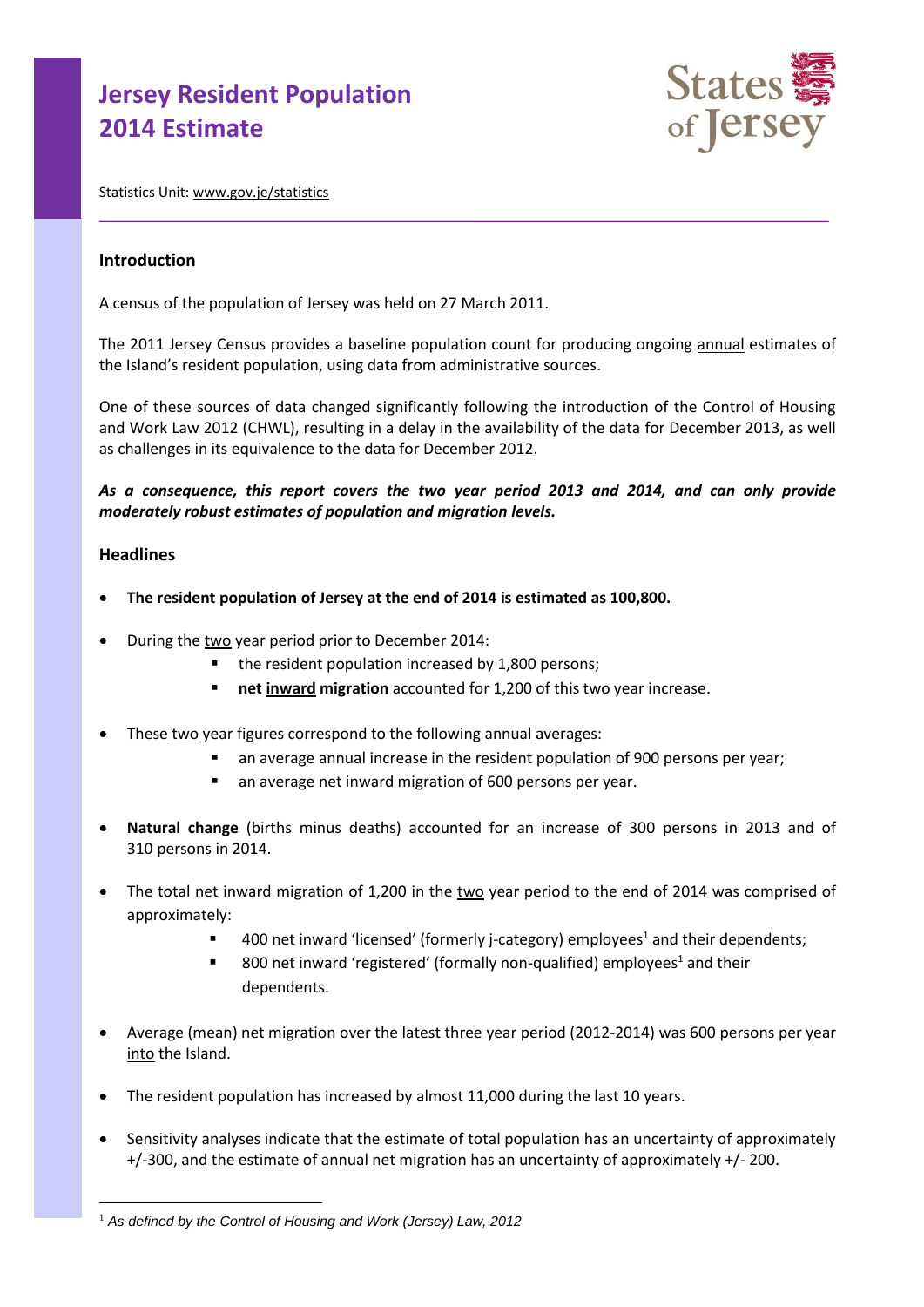## **Background**

The most recent census of the population of Jersey was held on 27 March 2011<sup>2</sup> and found the total resident population of the Island on this date was 97,857.

The 2011 Jersey Census provides a baseline population count for producing ongoing annual estimates of the Island's resident population. These annual population updates estimate the change each year since the most recent census. The annual change is determined from numbers of births and deaths in Jersey, from information on school roll and preschool populations, and employment information from the 'Manpower Survey' (see Appendix for further details).

The basis of the information historically collated through the 'Manpower Survey' by the Population Office, and used by the Statistics Unit for the population update methodology, changed under the introduction of the Control of Housing and Work Law 2012 (CHWL). CHWL introduced additional reporting requirements for businesses, and its implementation resulted in a delay in the availability of the data for December 2013, as well as challenges in equivalence to the data for December 2012.

*As a consequence, this report covers the two year period 2013 and 2014, and can only provide a moderately robust estimate of population and migration levels.*

## **Resident population**

| Year end | <b>Resident population estimate</b> |  |
|----------|-------------------------------------|--|
| 2000     | 88,400                              |  |
| 2001     | 88,900                              |  |
| 2002     | 89,300                              |  |
| 2003     | 89,600                              |  |
| 2004     | 90,100                              |  |
| 2005     | 91,000                              |  |
| 2006     | 92,300                              |  |
| 2007     | 94,000                              |  |
| 2008     | 95,400                              |  |
| 2009     | 96,200                              |  |
| 2010     | 97,100                              |  |
| 2011     | 98,100                              |  |
| 2012     | 99,000                              |  |
| 2013     | Not available                       |  |
| 2014     | 100,800*                            |  |

Table 1: Estimates of Jersey's resident population: 2000 - 2014<sup>3</sup>.

*\*this is the central estimate. Sensitivity analyses (see Annex) indicates that this value may have an uncertainty of plus or minus 300, i.e. lies between 100,500 and 101,100.*

As Table 1 indicates, the total resident population has increased by 10,700 during the last 10 years, from year-end 2004 to year-end 2014.

 $\overline{a}$ 

<sup>2</sup> *Report on the 2011 Jersey Census; States of Jersey Statistics Unit.* 

*<sup>3</sup> Numbers presented in Table 1 have been rounded to the nearest 100.*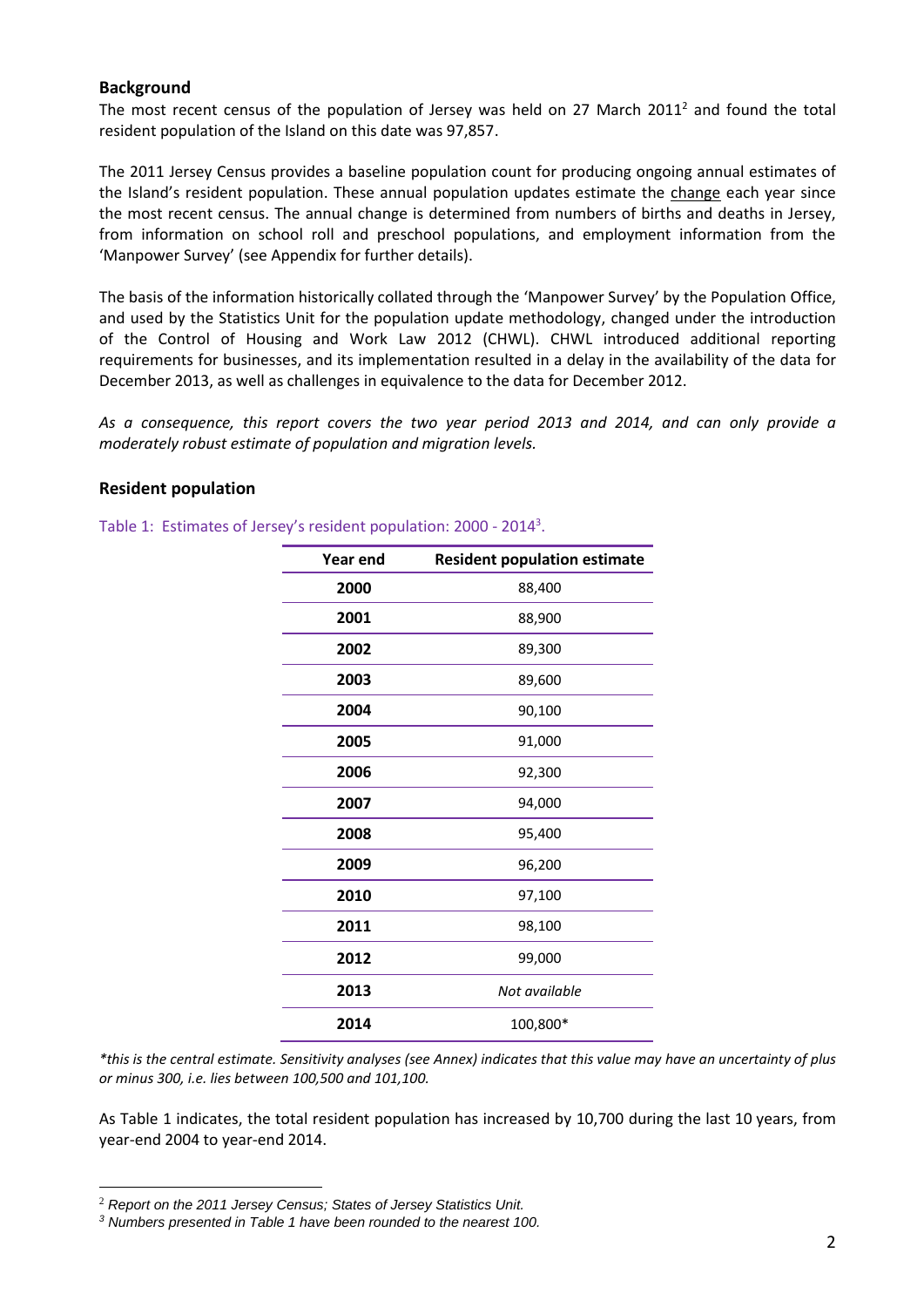The average annual increase in the resident population during the latest four-year period (2011 to 2014) is around double that at the start of the previous decade (before 2005) and less than that during the interim period (2006-2009) – see Figure 1 and Table 2.

## **Change in resident population**

 $\overline{a}$ 

The change in Jersey's resident population is due to:

- **Natural growth:** number of births minus number of deaths; and
- *Net* **migration:** the difference between large numbers of people moving both into and out of the Island, i.e. the number of people arriving minus those people leaving.



Table 2 shows the total annual change in the Island's resident population from 2001 to 2014 and the contributions from natural growth and from net migration<sup>4</sup>.

| Calendar year | <b>Natural</b><br>growth | <b>Net INWARD</b><br>migration | <b>Total annual</b><br>change |
|---------------|--------------------------|--------------------------------|-------------------------------|
| 2001          | 190                      | 300                            | 500                           |
| 2002          | 90                       | 300                            | 400                           |
| 2003          | 250                      | $\pmb{0}$                      | 300                           |
| 2004          | 220                      | 300                            | 500                           |
| 2005          | 220                      | 700                            | 900                           |
| 2006          | 190                      | 1,100                          | 1,300                         |
| 2007          | 320                      | 1,400                          | 1,700                         |
| 2008          | 300                      | 1,100                          | 1,400                         |
| 2009          | 250                      | 500                            | 800                           |
| 2010          | 270                      | 700                            | 900                           |
| 2011          | 390                      | 600                            | 1,000                         |
| 2012          | 360                      | 500                            | 900                           |
| 2013          | 300                      | $1,200^+$<br>1,800*            |                               |
| 2014          | 310                      |                                |                               |

#### Table 2: Change in Jersey's resident population: 2001 to 2014

† *the two year figure corresponds to an average annual net inward migration of 600 people per year \*the two year figure corresponds to an average annual change in the total population of 900 people per year*

It is apparent from Table 2 that, except for calendar year 2003, net inward migration has been greater than natural growth throughout the period from 2001 to 2014.

<sup>4</sup> *Numbers shown for the total annual change and annual net migration have been rounded independently to the nearest 100; the natural growth has been rounded to the nearest 10; hence components may not sum to totals.*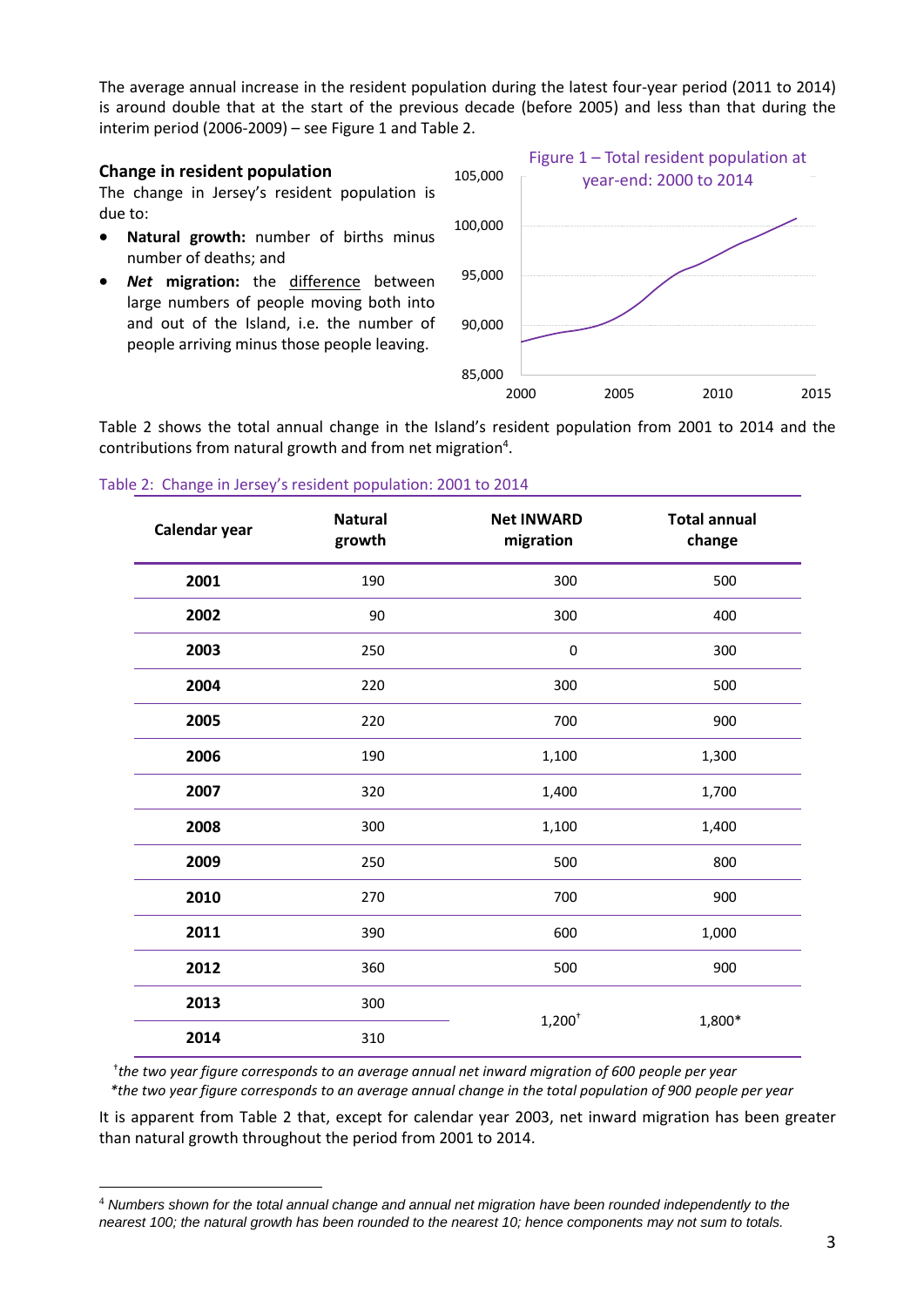## **Natural growth**

The natural growth in 2014 was comprised of 990 births and 680 deaths.

Figure 2 shows the numbers of births and deaths in the Island and the natural growth for each year from 2001 to 2014.

Natural growth recently peaked in 2011 and 2012 at almost 400 per year, representing the highest level of natural growth for at least 30 years. Natural growth fell slightly in the latest two years to around 300 per year.



The crude birth rate (CBR) and crude death rate (CDR) are defined, respectively, as the number of live births and the number of deaths per 1,000 residents per annum. As Table 3 shows there has been a slight downward trend in the crude death rate during the last decade whilst the crude birth rate has been relatively more stable.

|      | <b>CBR</b> | <b>CDR</b> |
|------|------------|------------|
| 2001 | 10.9       | 8.8        |
| 2002 | 10.4       | 9.4        |
| 2003 | 11.2       | 8.5        |
| 2004 | 10.8       | 8.3        |
| 2005 | 10.6       | 8.3        |
| 2006 | 10.3       | 8.2        |
| 2007 | 11.0       | 7.5        |
| 2008 | 10.9       | 7.8        |
| 2009 | 10.5       | 7.9        |
| 2010 | 11.0       | 8.2        |
| 2011 | 11.2       | 7.3        |
| 2012 | 11.3       | 7.7        |
| 2013 | 10.2       | 7.2        |
| 2014 | 9.8        | 6.8        |

#### Table 3: Crude birth rate (CBR) and crude death rate (CDR): 2001 to 2014

CBR and CDR are in units of*: per 1,000 residents per annum.*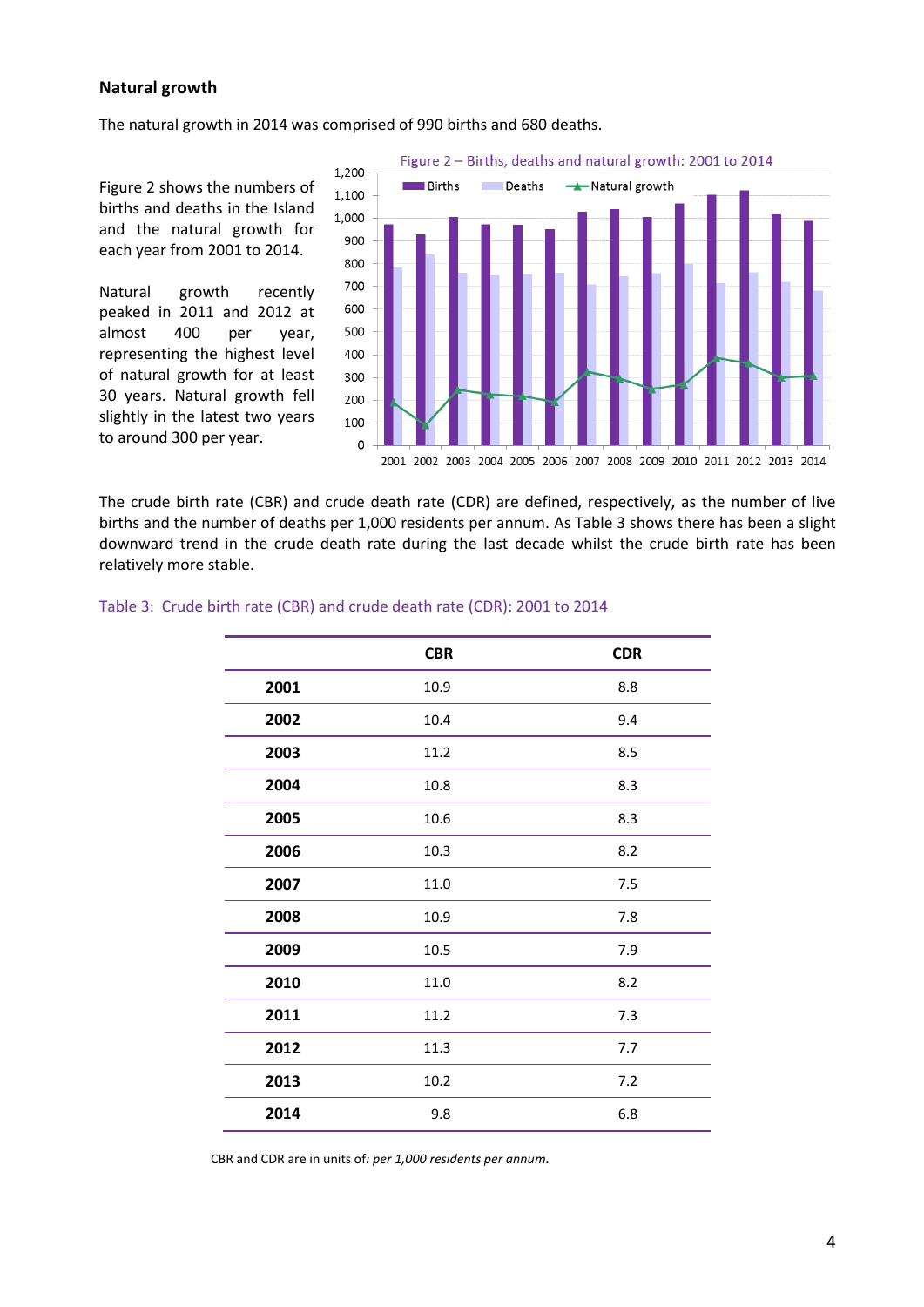## **Net Migration**

Net migration for the two year period 2013 and 2014 is estimated as 1,200 persons into the island, corresponding to an average net inward migration of 600 persons in each year<sup>5</sup> (see Figure 3).



Figure 3 – Net migration of people INTO the Island per annum, 2001 to 2014

From Figure 3 it is apparent that:

 $\overline{a}$ 

- net migration has been inward for each year of the period from 2001 to 2014, with the exception of 2003 which saw essentially nil net migration;
- during the latest three-year period, 2012 to 2014, the mean annual net inward migration has been 600 people per year into the Island.
- during the three-year period from 2006 to 2008 the mean annual net inward migration was 1,200 people per year into the Island;
- the period from 2001 to 2004 saw lower annual rates of net inward migration than those recorded more recently.

The net inward migration in the latest two year period, 2013 and 2014, was comprised of approximately:

- $\circ$  400 net inward 'licensed' (formerly 'j' category) employees<sup>6</sup> and their dependents;
- $\circ$  800 net inward 'registered' (formally non-qualified)<sup>6</sup> and their dependents.

The above two year figures correspond to annual averages of:

- o 200 net inward 'licensed' employees and their dependents each year;
- o 400 net inward 'registered' employees and their dependents each year.

<sup>5</sup> *Sensitivity analyses indicate that each of the annual average estimates of net migration for 2013 and 2014 have an uncertainty of approximately +/- 200.*

<sup>6</sup> *As defined by the Control of Housing and Work (Jersey) Law, 2012*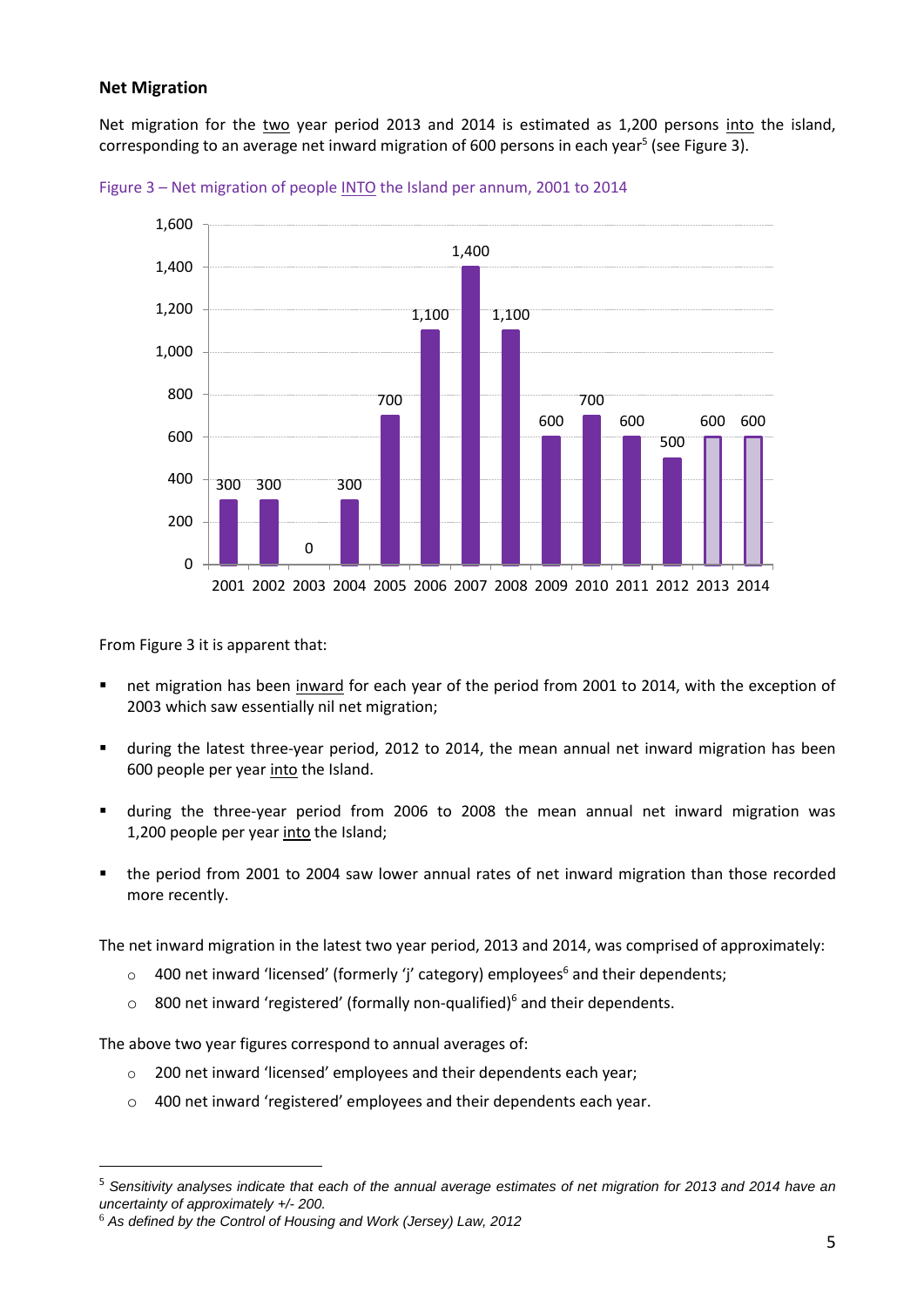# **Methodology**

**1**. The net annual change (represented by the symbol Δ) in the resident population between any two points in time is defined as:

 $\triangle$  population = Natural growth (live births – deaths) + Net migration

where Net migration is *estimated* by:

Δ 'Registered' (formerly non-qualified) employees + estimate of associated non-economically active adults

**+** Δ 'Licensed' (previously 'j' category) employees + estimate of associated non-economically active adults

**+** net migration of pre-school children

**+** net migration of school-age children

The impact of the change in the 'Registered' (formerly non-qualified) workforce on the change in overall population in the methodology takes into account:

- the net migration of employees having less than five years continuous residency, as defined under the *Control of Housing and Work (2012) Law (CHWL)*;
- the reclassification to 'locally qualified' ('Entitled to work' under CHWL) of employees who attain five years of continuous residency;
- the outward migration of 'locally qualified' ('Entitled to work') workers who had not yet attained 'Entitled' status under CHWL.
- **2.** The principal sources of data for estimating changes in Jersey's resident population are:
	- Census 2011: constitutes the baseline for the total resident population and is the source of information for identifying current migrant patterns, particularly distributions of length of stay and the household structure and economic activity rates of inward migrants;
	- Births, Marriages and Deaths; Office of the Superintendent Registrar;
	- Labour Market in December of each calendar year: data collected by Population Office under the Control of Housing and Work (2012) Law and statistics compiled by the Statistics Unit;
	- data on the migration of pre-school and school-age children from the Departments of Health and Social Services and of Education, Sport and Culture, respectively.